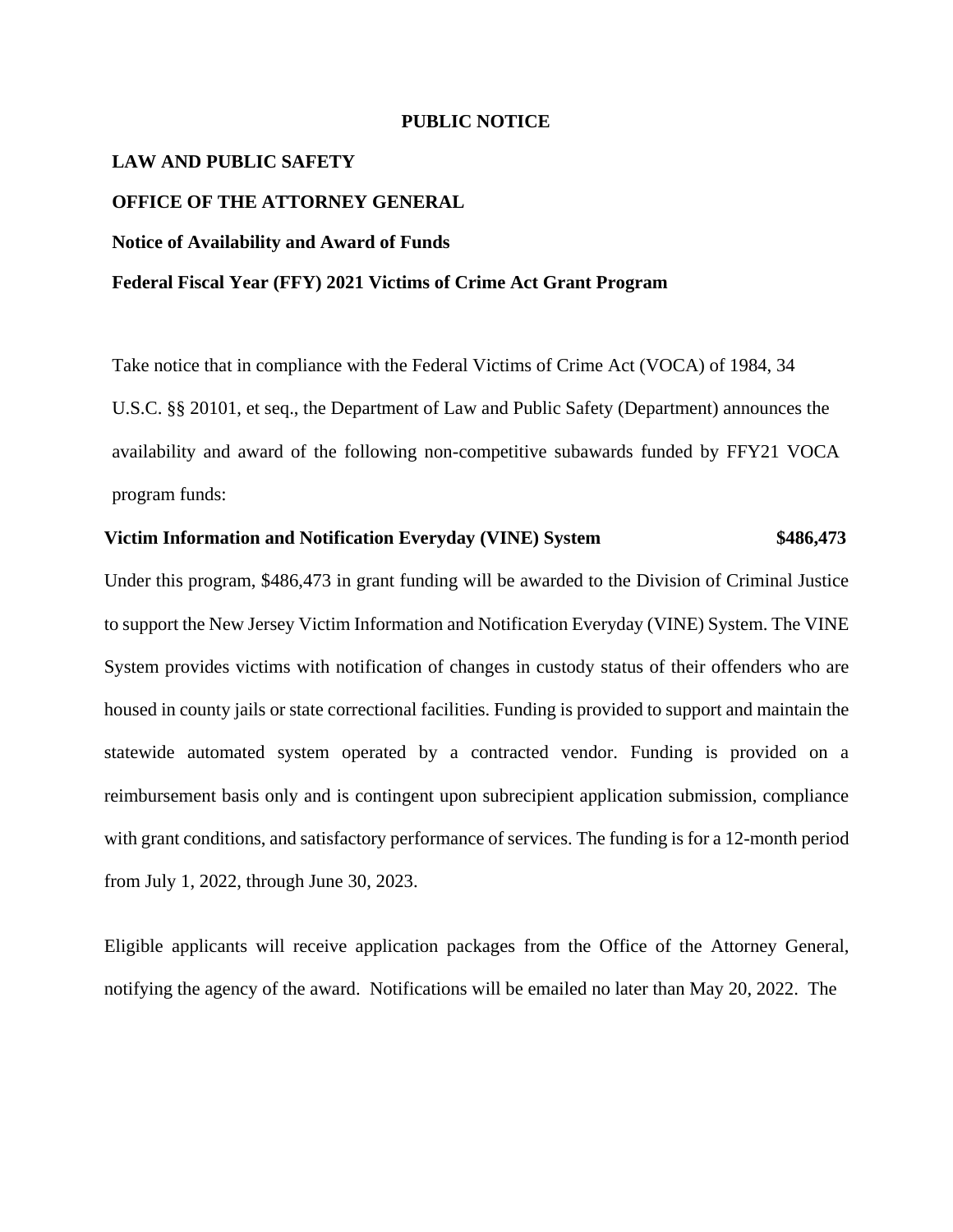application must be returned within 45 days of the date on the application letter. **Use only the space** 

## **provided on the Project Information Form when submitting applications.** The application must

be returned by email to **voca@njoag.gov**.

The address\* of the office receiving the application:

William H. Cranford, Chief Administrative Officer Office of the Attorney General Richard J. Hughes Justice Complex 25 Market Street Trenton, New Jersey 08625

\*The complete application must be returned by email to [voca@njoag.gov.](mailto:voca@njoag.gov)

Award notification will be made on or about June 20, 2022.

Eligible recipients of the non-competitive FFY21 VOCA program funds will receive application guidelines and all required application forms via e-mail, that must be completed and submitted by the established due date. Upon approval of project narrative and budget, applicants will receive subaward contract documents for approval and signature. Subrecipients must comply with programmatic and fiscal reporting requirements for approval and/or reimbursement of costs incurred during the project period. Matching funds are not required for this project. There will be no grant period extensions for this project.

Please note that funding allocations and individual subaward amounts are subject to change. Subrecipients shall recognize and agree that both the initial provision of funding and the continuation of such funding under a grant agreement is expressly dependent upon the availability to the Department of funds appropriated by the State or Federal legislature from State and/or Federal revenue to such other funding sources as may be applicable. A failure of the Department to make